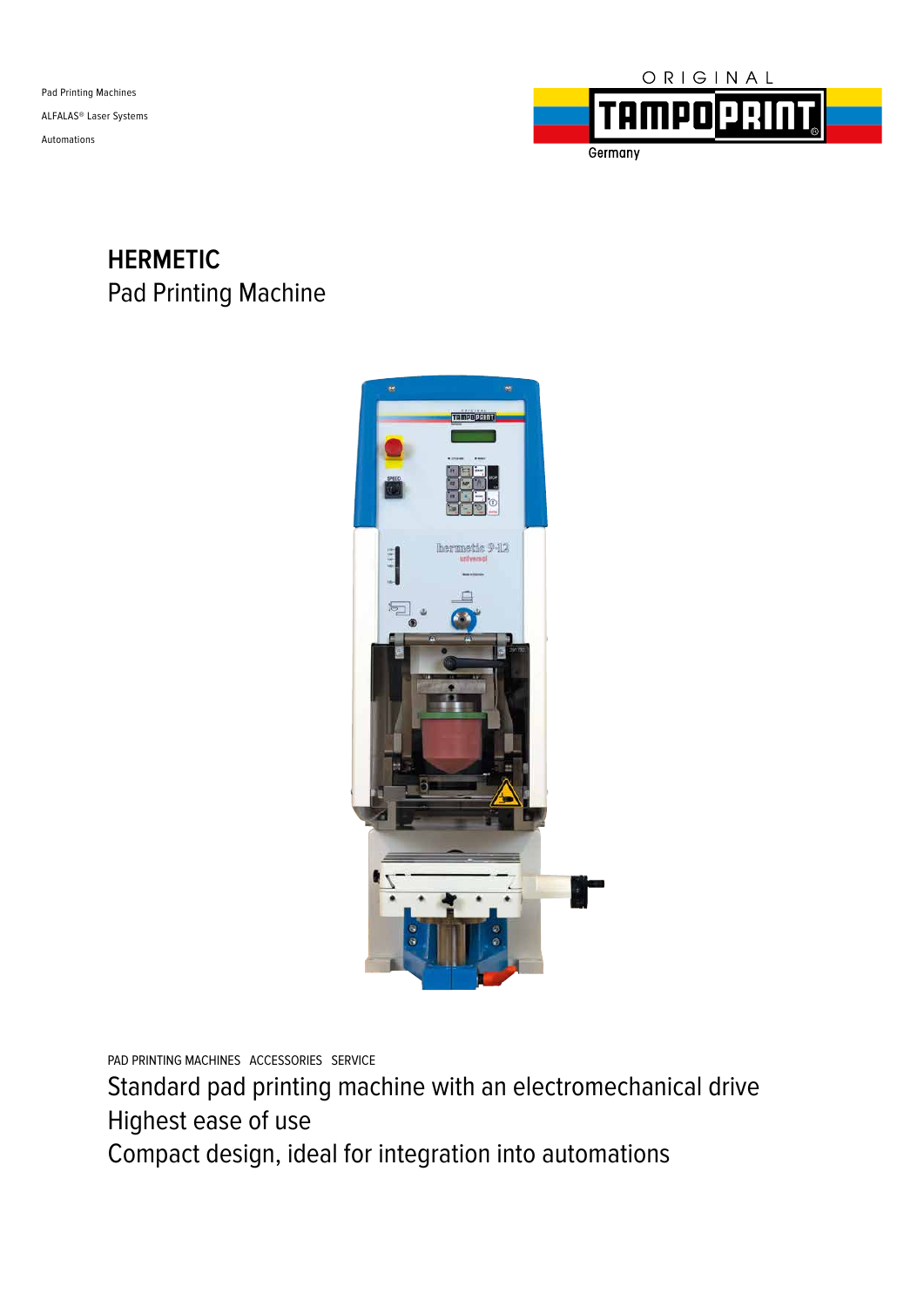### Standard Pad Printing Machines

## **HERMETIC** Series

The universal **HERMETIC** series offers a multitude of application possibilities due to its various features. In particular, the electromechanical drive with its very quiet running has predestined the **HERMETIC** series for integration into automated systems.

The ink residue pick-up system (option) can be integrated into the machine housing, allowing the machine to be used in confined spaces.

Exclusive to TAMPOPRINT is the adjustable pad stroke onto the workpiece in combination with an electromechanical machine drive.

The variable contact pressure of the ink/doctoring cup offers optimised service lifetimes for the printing clichés used and the best results for doctoring.

In addition to all the above advantages, the **HERMETIC 150** offers a max. print image size of Ø 140 mm. An (optional) ink residue pick-up system can be fitted either on the right or left of the machine.



**HERMETIC 6-12** universal **HERMETIC 9-12** universal **HERMETIC 13-12** universal **HERMETIC 150**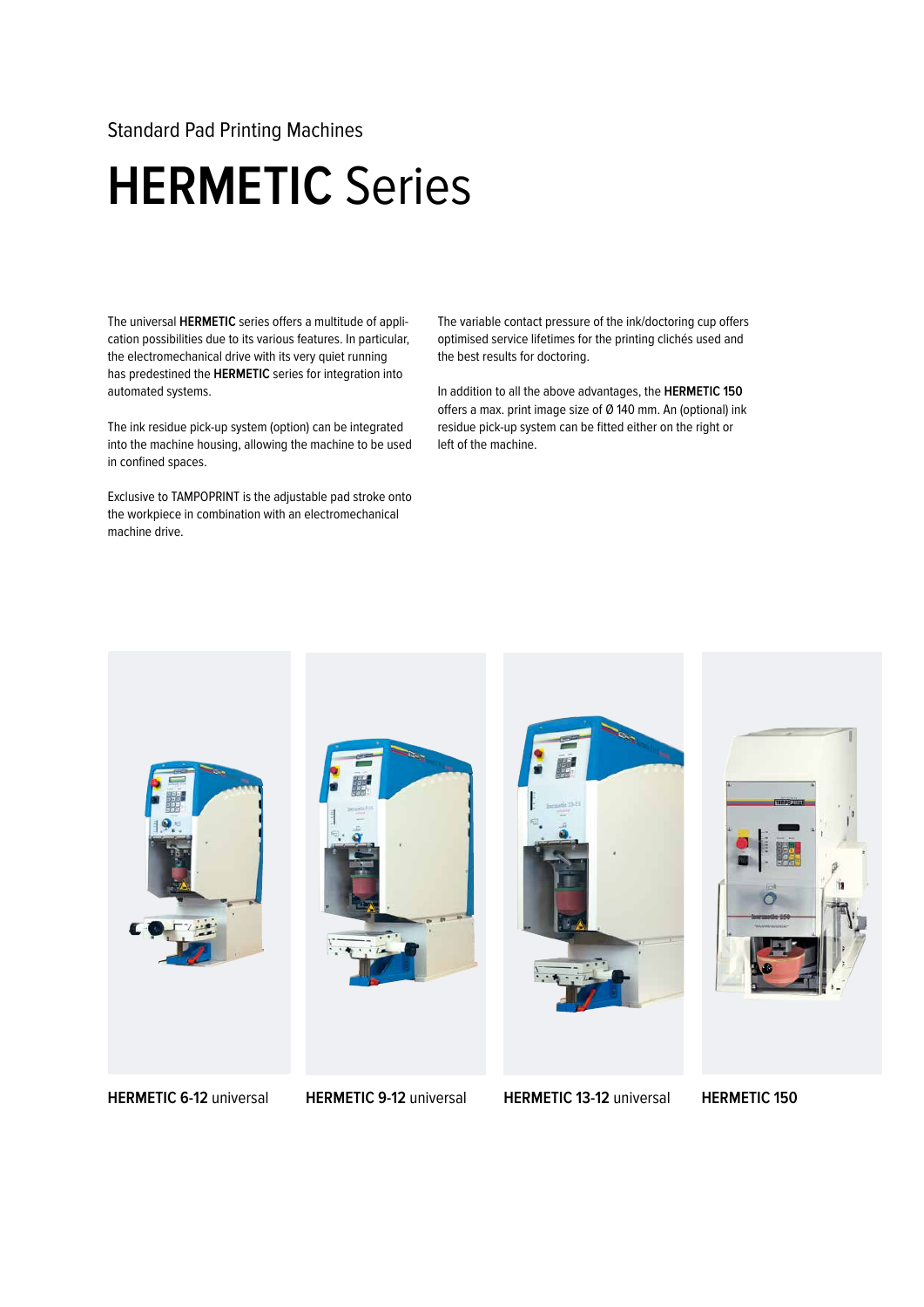HERMETIC Series

# **Focus on versatility**



**With pad printing,** it is switchable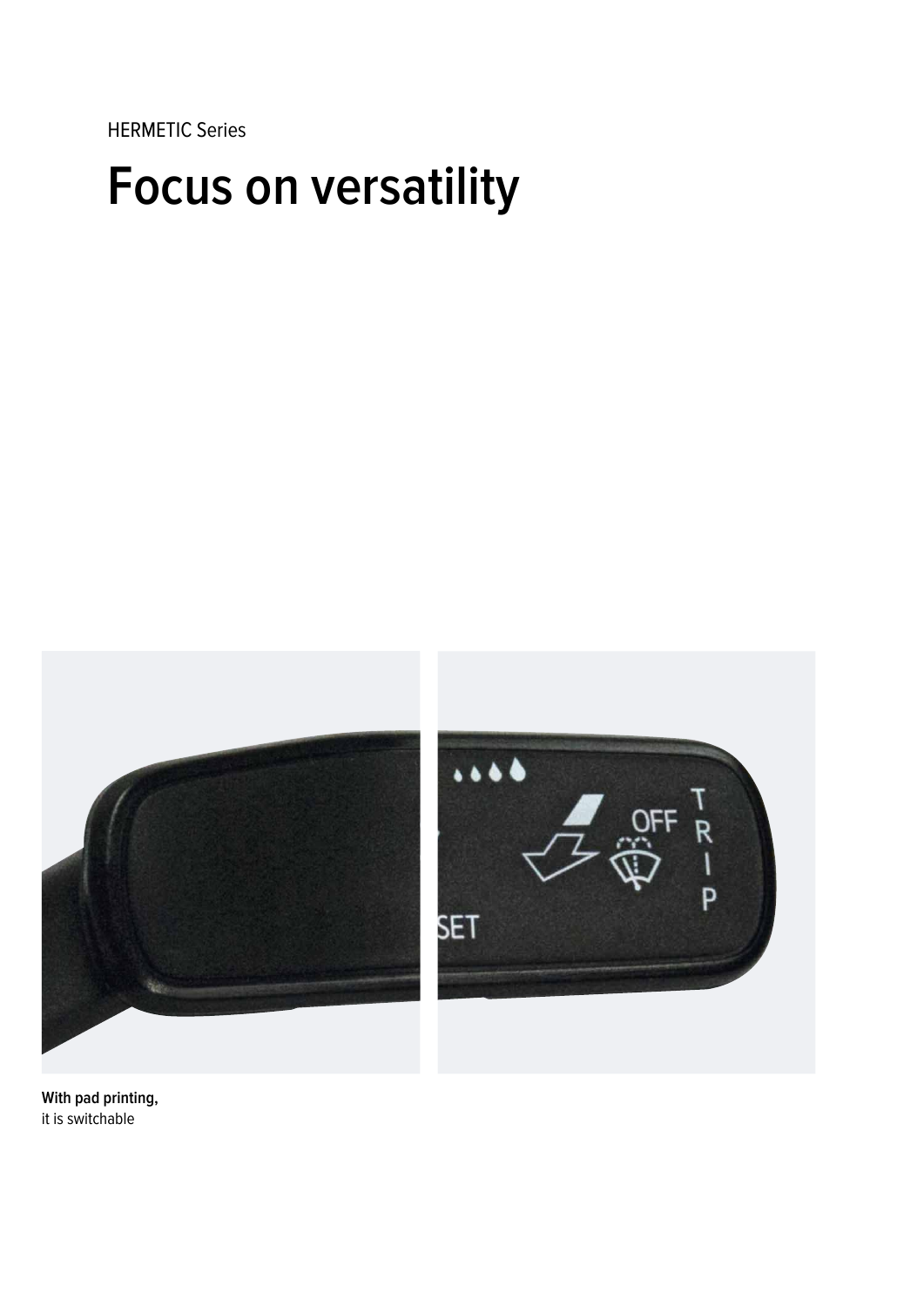### Technology

# **HERMETIC** Series

| <b>HERMETIC</b>                     |            | <b>HERMETIC 6-12</b><br>universal | <b>HERMETIC 9-12</b><br>universal | HERMETIC 13-12<br>universal | <b>HERMETIC 150</b>                           |
|-------------------------------------|------------|-----------------------------------|-----------------------------------|-----------------------------|-----------------------------------------------|
| Table model / Built-in execution    | Item No.   | 01 00 46                          | 01 06 00                          | 01 06 01                    | 01 00 41 <sup>1</sup> / 01 00 42 <sup>2</sup> |
| Ink residue pick-up system          |            | optional                          | optional                          | optional                    | optional                                      |
| Single cycle                        |            | yes                               | yes                               | yes                         | yes                                           |
| Multiple printing                   |            | yes                               | yes                               | yes                         | yes                                           |
| Continuous run                      |            | yes                               | yes                               | yes                         | yes                                           |
| Piece counter                       |            | yes                               | yes                               | yes                         | yes                                           |
| Variable speed control              |            | yes                               | yes                               | yes                         | yes                                           |
| Cycles/hour                         | max.       | 1300-4100                         | 1100-3600                         | 1000-2700                   | 750-2100                                      |
| Ink cup/doctoring cup               | Ø mm       | 60                                | 90                                | 130                         | 150                                           |
| Variable doctoring contact pressure |            | yes                               | yes                               | yes                         | no                                            |
| Cliché size                         | mm         | 70 x 140                          | 100 x 215                         | 150 x 300                   | 160 x 350                                     |
| Print image size max.               | 0 mm       | 55                                | 85                                | 125                         | 140                                           |
| Variable pad stroke onto workpiece  | mm         | $80 - 110$                        | $110 - 150$                       | 120-160                     | 160-190                                       |
| Pad stroke onto cliché              | mm         | 32                                | 40                                | 45                          | 50                                            |
| Pad installation height max.        | mm         | 76                                | 92                                | 110                         | 136                                           |
| Force of pressure                   | N          | 300                               | 1100                              | 1800                        | 2500                                          |
| <b>Drive</b>                        |            | electromechanical                 | electromechanical                 | electromechanical           | electromechanical                             |
| Connected load                      | kW         | 0,5                               | 1.0                               | 1,0                         | 1,0                                           |
| Power supply                        | V/phase    | 230V/1/N/PE                       | 230V/1/N/PE                       | 230V/1/N/PE                 | 230V/1/N/PE                                   |
| Interface                           |            | D-SUB 37 pole                     | D-SUB 37 pole                     | D-SUB 37 pole               | D-SUB 37 pole                                 |
| Power frequency                     | Hz         | $50 - 60$                         | $50 - 60$                         | $50 - 60$                   | $50 - 60$                                     |
| Control                             |            | PLC                               | PLC                               | PLC                         | PLC                                           |
| Control voltage                     | V/DC       | 24                                | 24                                | 24                          | 24                                            |
| Prefuse                             | А          | 16                                | 16                                | 16                          | 16                                            |
| Pneumatic supply fine filter 5 µm   | bar        | $\qquad \qquad -$                 |                                   | <sup>-</sup>                | $\overline{\phantom{0}}$                      |
| Air consumption/cycle               | <b>NL</b>  | $\overline{\phantom{0}}$          |                                   | $\overline{\phantom{0}}$    |                                               |
| Width                               | mm         | 323                               | 360                               | 393                         | 410 <sup>1</sup> /490 <sup>2)</sup>           |
| Depth                               | mm         | 811                               | 1000                              | 1175                        | 10661/10732)                                  |
| Height                              | mm         | 750                               | 870                               | 1076                        | 8951/17702)                                   |
| Weight                              | approx. kg | 70                                | 155                               | 266                         | 3901/5102)                                    |

1) = Built-in execution  $2$ ) = Floor standing model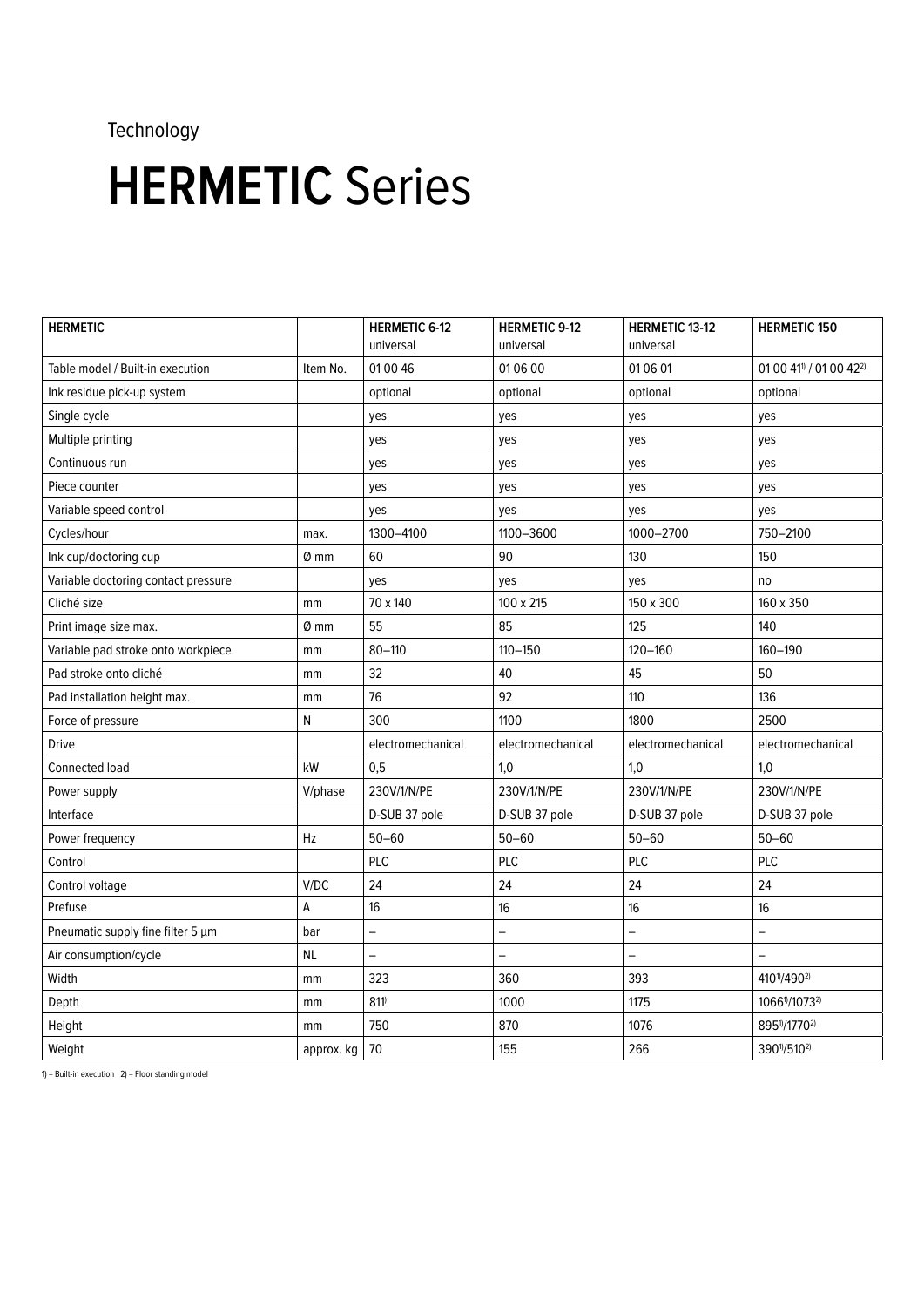### Standard Pad Printing Machines

# **HERMETIC** Series

Practical plastic housing, perfectly designed, easy accessibility

**HERMETIC 6-12** universal with a machine base frame (optional)





Machines from the **HERMETIC** -SERIES integrated in the semi-automatic machine MODULE ONE M



### **Scope of supplies**

Toolkit Paper cups Spray bottle Assembly table Gripping tongs Ink/doctoring cup Thrust collar Pad coupling Printing pad Foot switch Documentation

### **Accessories & Options**

Machine base frame x/y cross support, chassis with x/y cross support Ink residue pick-up system (machine prepared for installation) Multicolor thrust collars Rotary index tables T2/T4/150 T2/150 T4 Thrust collar adapter Ø 90 auf 60 mm Thinner-metering system "hermetic" Can be integrated into MODULE ONE series Standard or special version Without chassis, with separated operator panel Housing made of stainless steel